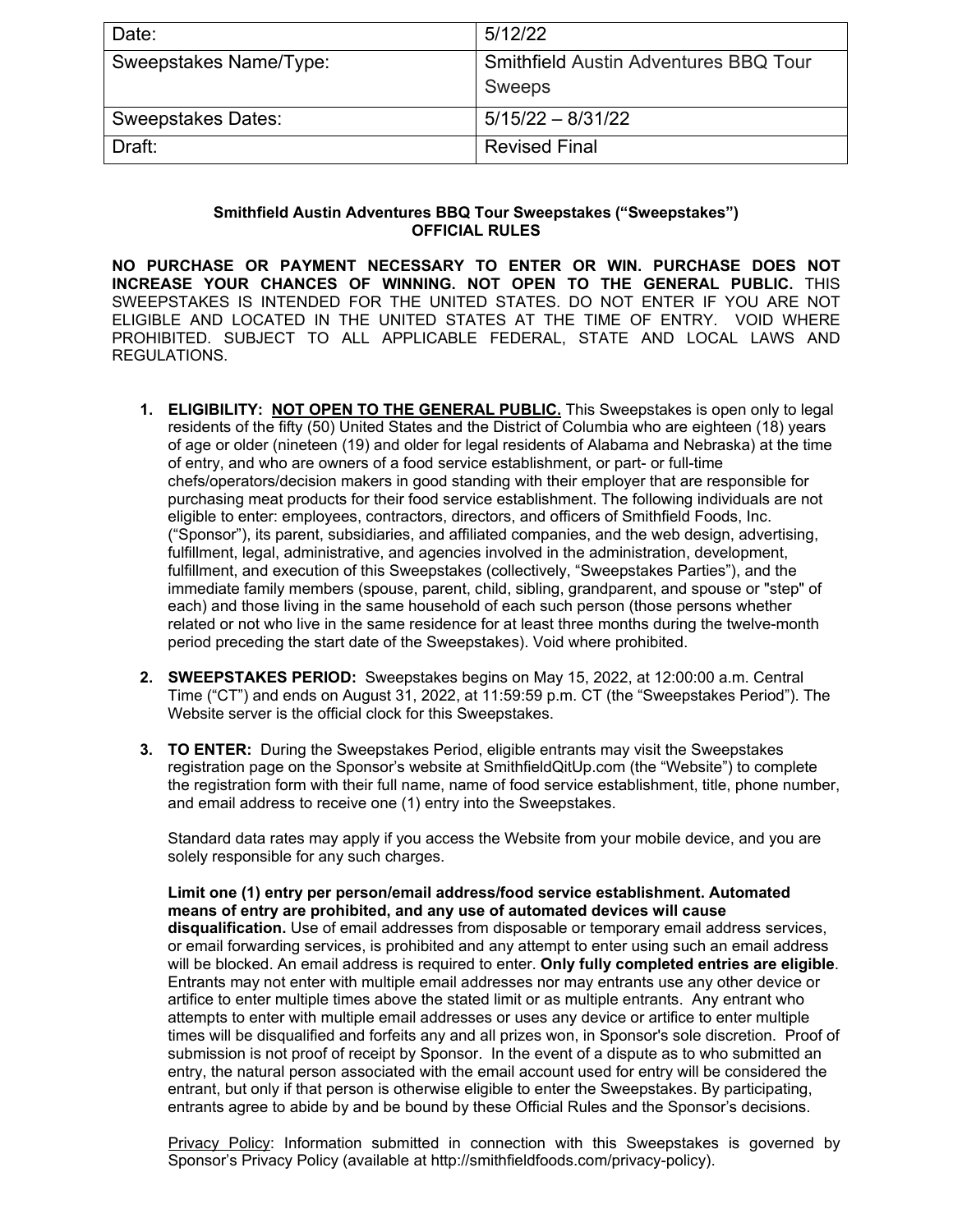| Date:                     | 5/12/22                               |
|---------------------------|---------------------------------------|
| Sweepstakes Name/Type:    | Smithfield Austin Adventures BBQ Tour |
|                           | Sweeps                                |
| <b>Sweepstakes Dates:</b> | $5/15/22 - 8/31/22$                   |
| Draft:                    | <b>Revised Final</b>                  |

**4. RANDOM DRAWING AND ODDS OF WINNING:** Four (4) potential Grand Prize winners will be selected in a random drawing from all eligible entries received. Odds of winning depend on the number of eligible entries received. Drawing will be conducted on or about September 6, 2022, from all eligible entries received, by a third-party Sweepstakes administrator, whose decisions shall be final and binding on all matters relating to the Sweepstakes.

## **5. PRIZES AND APPROXIMATE RETAIL VALUE ("ARV"):**

**Four (4) Grand Prizes ("Grand Prize(s)"):** a trip for the verified winner ("Winner") and one (1) verified guest ("Guest") to a BBQ tour in Austin, TX in October 10-12, 2022. **ARV: \$6,000 each.**

**Grand Prize trip includes** round-trip non-refundable coach class air transportation from a major airport near Winner's residence to Austin, TX for Winner and one (1) Guest; three (3) days/two (2) nights standard double occupancy hotel accommodations; ground transportation in Austin, TX to/from the airport and hotel; and a hands-on experience in some of Austin's most exciting global BBQ-inspired restaurants (tour details determined in Sponsor's sole discretion).

## **Total ARV of all Grand Prizes: \$24,000**

**6. PRIZE RESTRICTIONS:** Limit one (1) prize per person/establishment. Prizes are nontransferable, and no cash redemption or prize substitution permitted, except at the sole discretion of the Sponsor. Sponsor reserves the right in its sole discretion to substitute any prize in whole or in part with one of equal or greater value. Winners are solely responsible for any federal, state, and/or local taxes on the prize, and for any other fees or costs associated with their respective prize regardless of whether it, in whole or in part, is used. Sponsor does not make, nor in any manner is responsible or liable for, any warranty, representation or guarantee, express or implied, in fact or in law, relative to the prizes including but not limited to their quality, fitness for purpose, or condition.

**Grand Prize Restrictions: If Winner is unable to travel during travel dates as designated by Sponsor, prize will be forfeited and an alternate Winner may be selected, time permitting.**  All costs and expenses associated with trip prize acceptance and use not specifically provided herein, including any airline or other fees, gratuities, meals and any other incidental costs or expenses related to the trip, are the responsibility of the Winner. Actual value of trip prizes may vary depending on Winner's point of travel origin, airfare and hotel fluctuations. Any difference between the stated ARV and actual value will not be awarded. Travel and accommodations are subject to availability and restrictions. Winners and Guests are responsible for having valid travel documents, including valid government identification. If a Winner's residence is within approximately 150 miles of Austin, Texas or is otherwise closer to Austin than a major airport, Winner and Guest will receive ground transportation from Winner's residence to the hotel in lieu of air transportation, and no compensation will be given for such substitution. Airport, airline and hotel accommodations will be determined by the Sponsor. Airline tickets are non-refundable/nontransferable and are not valid for upgrades and/or frequent flier miles. Winner and Guest must travel on the same itinerary and on dates and times as specified by Sponsor. Once a travel Guest has been selected, and confirmed by Sponsor, he or she may not be substituted, except in Sponsor's sole and absolute discretion. Winner's Guest must be 18 years of age or older (nineteen (19) and older for legal residents of Alabama and Nebraska). Guests must sign and return a release of liability/publicity by Sponsor's designated deadline and before travel may be booked. In the event any Guest is not confirmed by the designated deadline, then Winner will forfeit that portion of the prize and no additional compensation will be provided. Sponsor shall not be responsible for any cancellations, delays, diversions or substitution or any act or omission whatsoever by the air carriers, hotels, venue operators, transportation companies, prize providers or any other persons providing any prize-related services or accommodations. Sponsor reserves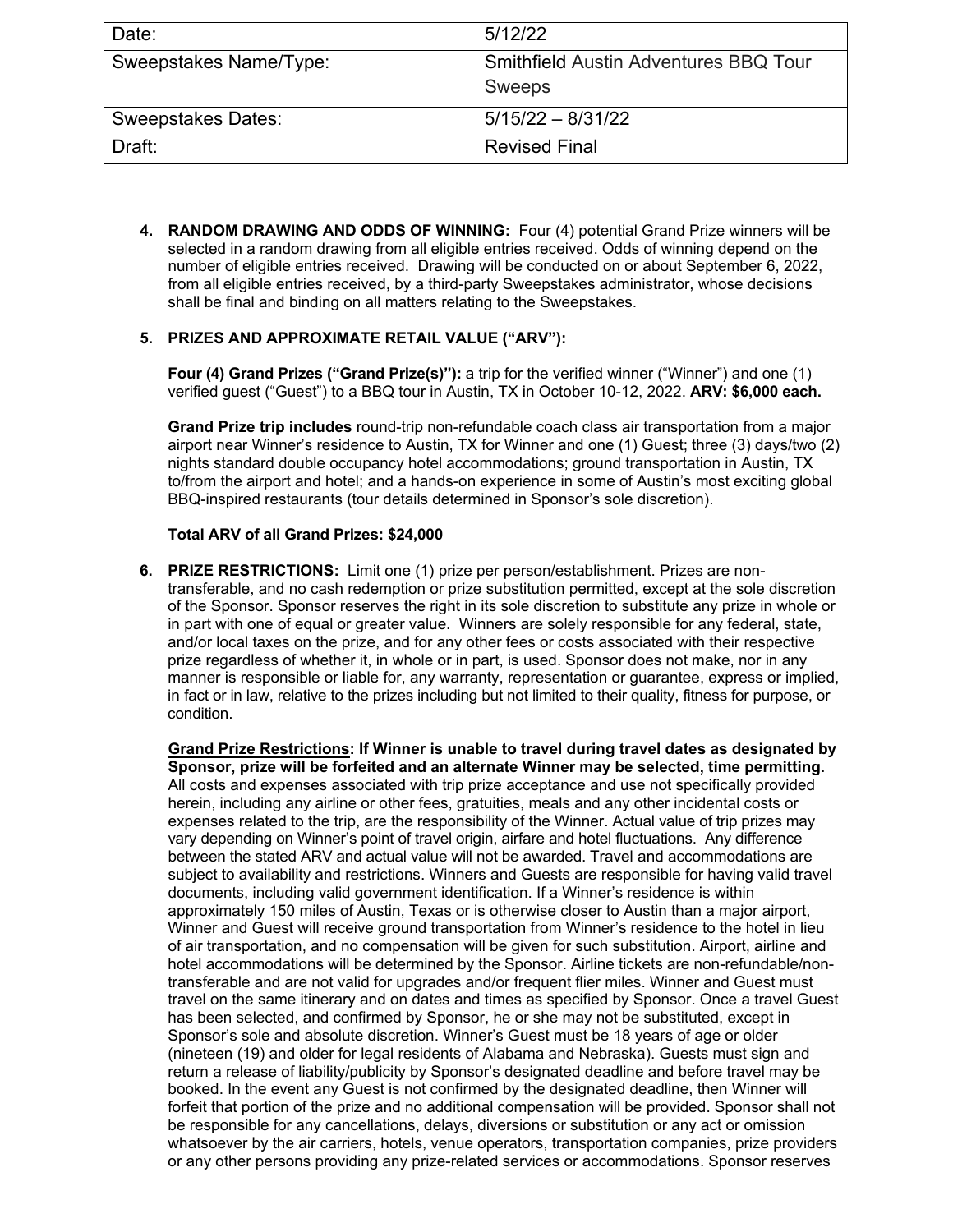| Date:                     | 5/12/22                                                       |
|---------------------------|---------------------------------------------------------------|
| Sweepstakes Name/Type:    | <b>Smithfield Austin Adventures BBQ Tour</b><br><b>Sweeps</b> |
| <b>Sweepstakes Dates:</b> | $5/15/22 - 8/31/22$                                           |
| Draft:                    | <b>Revised Final</b>                                          |

the right to remove or to deny entry to the Winner and/or his/her Guest if either Winner or his/her Guest violates the previous restrictions or engage(s) in a disruptive manner, or with intent to abuse, threaten or harass any other person during the trip. Winners and Guests are also responsible for obtaining travel insurance (and all other forms of insurance) at their option and hereby acknowledge that Sponsor has not and will not obtain or provide travel insurance or any other form of insurance. Lost, stolen or damaged airline tickets, travel vouchers or certificates will not be replaced or exchanged.

**7. WINNER NOTIFICATION AND PRIZE CLAIM:** Potential winners are subject to verification, including verification of age. All potential Grand Prize winners will be contacted on or about September 8, 2022 via email/phone number supplied at registration and will be required to respond via email/phone within forty-eight (48) hours to confirm his/her acceptance of the prize. Upon Sponsor's receipt of the potential Grand Prize winner's return email/phone call, each of the potential winners will be required to verify his/her eligibility by completing, signing, notarizing, and returning an Affidavit of Eligibility/Liability Release, and, where lawful, a Publicity Release (granting the use of the winner's name, city/state, likeness, or photograph by Sponsor for advertising/publicity purposes, without further compensation) within five (5) business days of traceable mail/email receipt, or prize may be forfeited and an alternate potential Grand Prize winner may be contacted.

Sponsor will notify the potential winners as well as the potential winner's employer, company, organization, or other food service establishment entity with whom the potential winner is affiliated ("Entity"). Prizes will only be retained by such individuals upon notice to said Entity in conformity with the Entity's internal policies regarding receipt of prizes. Prize fulfillment is subject to the Entity's internal policies. It is the Entity's sole and ultimate responsibility to determine how and if any prize will be distributed or retained internally and Sponsor assumes no responsibility for the decisions made by such Entity regarding internal prize distribution.

The Grand Prize will be forfeited, and an alternate potential winner may be contacted if: (1) a prize notification or prize is unclaimed or returned as undeliverable; (2) if notification phone call is not received in a timely manner for any reason including because of spam filters; (3) if any prize correspondence is not returned within the required time period; (4) or, if a potential winner is found to be ineligible or noncompliant with these Official Rules. Sponsor is not responsible for any change of email/mailing address and/or telephone number of entrants. In the event of noncompliance with these Official Rules, or if a prize notification returned as undeliverable, the prize will be forfeited, and an alternate potential winner may be contacted (time permitting).

Taxes: Winners are solely responsible for any taxes on the prize, and the Winners will be issued an IRS Form 1099 in January of 2023 reporting the value of the prize, as shown above, as additional income in 2022. As a condition of winning, each potential Grand Prize winner will be required to complete a W9 Tax Form and will be required to furnish his/her social security number for the sole purpose of preparation of any tax forms as required by law.

**8. GENERAL CONDITIONS:** INTERNET CAUTION: ANY ATTEMPT BY AN INDIVIDUAL TO DELIBERATELY DAMAGE ANY WEBSITE OR UNDERMINE THE LEGITIMATE OPERATION OF THIS SWEEPSTAKES IS A VIOLATION OF CRIMINAL AND CIVIL LAWS, AND SHOULD SUCH AN ATTEMPT BE MADE, SPONSOR RESERVES THE RIGHT TO SEEK DAMAGES FROM ANY SUCH INDIVIDUAL TO THE FULLEST EXTENT PERMITTED BY LAW INCLUDING CRIMINAL PROSECUTION. If the Sweepstakes is not capable of running as planned for any reason, including without limitation, due to infection by computer virus, bugs, tampering, unauthorized intervention, fraud, technical failures, or any other causes which corrupt or affect the administration, security, fairness, integrity, or proper conduct of the Sweepstakes, Sponsor reserves the right, at its sole discretion, to disqualify any individual who is responsible or who tampers with the entry process, and to cancel, modify, or terminate the Sweepstakes. In the event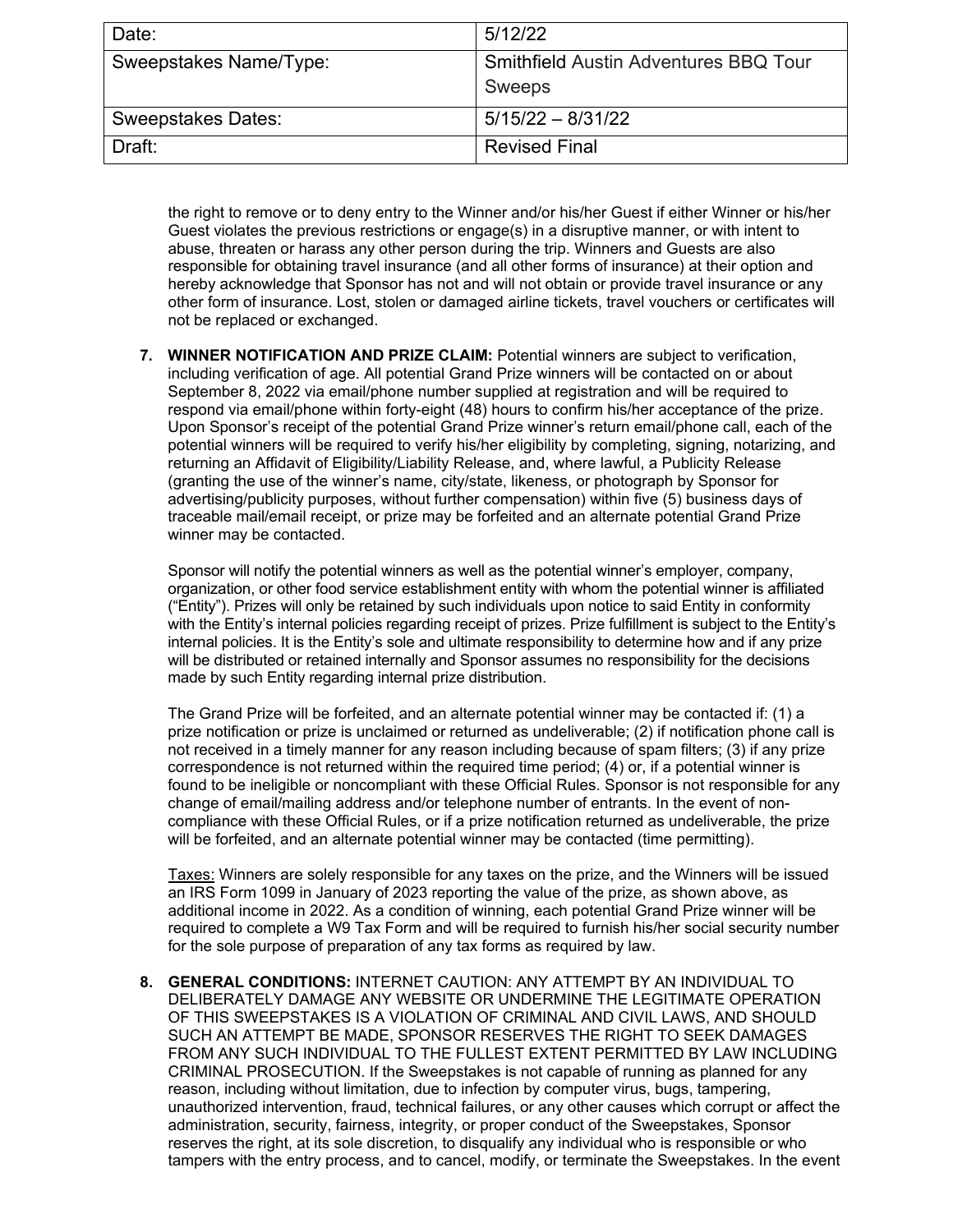| Date:                     | 5/12/22                                                |
|---------------------------|--------------------------------------------------------|
| Sweepstakes Name/Type:    | <b>Smithfield Austin Adventures BBQ Tour</b><br>Sweeps |
| <b>Sweepstakes Dates:</b> | $5/15/22 - 8/31/22$                                    |
| Draft:                    | <b>Revised Final</b>                                   |

of cancellation, Sponsor will award the prizes in a random drawing from among all eligible, nonsuspect entries received prior to cancellation. In the event that an entry is confirmed to have been erroneously deleted, lost or destroyed, entrant's sole remedy shall be another entry into the Sweepstakes. If any provision of these Official Rules is held to be invalid or unenforceable, such provision shall be struck, and the remaining provisions shall be enforced.

- **9. LIMITATIONS OF LIABILITY AND RELEASE:** No liability or responsibility is assumed by Sponsor or Sweepstakes Parties (collectively, "Releasees") resulting from user's participation in, attempt to participate in, or download of any information in connection with participating in, the Sweepstakes. No responsibility or liability is assumed by Releasees for technical problems or technical malfunction, including, without limitation, those arising in connection with any of the following occurrences that may affect the operation of the Sweepstakes: hardware or software errors; faulty computer, telephone, cable, satellite, network, electronic, wireless, or Internet connectivity, or other online communication problems; errors or limitations of any Internet service providers, servers, hosts, or providers; garbled, jumbled, or faulty data transmissions; failure of any email transmissions to be sent to or received; lost, late, delayed, or intercepted email transmissions; inaccessibility of the Website in whole or in part for any reason; traffic congestion on the Internet or Website; unauthorized human or non-human intervention in the operation of the Sweepstakes, including without limitation, unauthorized tampering, hacking, theft, virus, bug, worm; or destruction of any aspect of the Sweepstakes. Sponsor is not responsible for any typographical errors in the announcement of the prizes or these Official Rules, or any inaccurate or incorrect data contained on promotional materials or on the Website. Use of the Website is at user's own risk. Releasees are not responsible for any personal injury or property damage or any other losses of any kind that may be sustained to user's or any other person's computer equipment resulting from participation in the Sweepstakes, use of the Website, or the download of information from the Website, or any other loss related to user's participation in the Sweepstakes or receipt of any prize, including any travel related thereto. As a condition of entering, entrants agree to release the Releasees from any and all liability, loss, or damage incurred with respect to entrant's participation in the Sweepstakes and the awarding, receipt, possession, and/or use or misuse of any prize, including any traveling related thereto.
- **10. BINDING ARBITRATION**: Any controversy or claim arising out of or relating to the Sweepstakes shall be settled by binding arbitration in a location determined by the arbitrator as set forth herein (provided that such location is reasonably convenient for claimant), or at such other location as may be mutually agreed upon by the parties, in accordance with the procedural rules for commercial disputes set forth in the Comprehensive Arbitration Rules and Procedures of JAMS ("JAMS Rules and Procedures") then prevailing, and judgment upon the award rendered by the arbitrator(s) may be entered in any court having jurisdiction thereof. The arbitrator shall be selected pursuant to the JAMS Rules and Procedures. The arbitrator shall apply Virginia law consistent with the Federal Arbitration Act and applicable statutes of limitations and shall honor claims of privilege recognized at law. In the event that the claimant is able to demonstrate that the costs of arbitration will be prohibitive as compared to the costs of litigation, Sponsor will pay as much of the claimant's filing and hearing fees in connection with the arbitration as the arbitrator deems necessary to prevent the arbitration from being cost-prohibitive. If any part of this arbitration provision is deemed to be invalid, unenforceable or illegal (other than that claims will not be arbitrated on a class or representative basis), or otherwise conflicts with the rules and procedures established by JAMS, then the balance of this arbitration provision shall remain in effect and shall be construed in accordance with its terms as if the invalid, unenforceable, illegal or conflicting provision were not contained herein. If, however, the portion that is deemed invalid, unenforceable or illegal is that claims will not be arbitrated on a class or representative basis, then the entirety of this arbitration provision shall be null and void, and neither claimant nor Sponsor shall be entitled to arbitrate their dispute. Upon filing a demand for arbitration, all parties to such arbitration shall have the right of discovery, which discovery shall be completed within sixty days after the demand for arbitration is made, unless further extended by mutual agreement